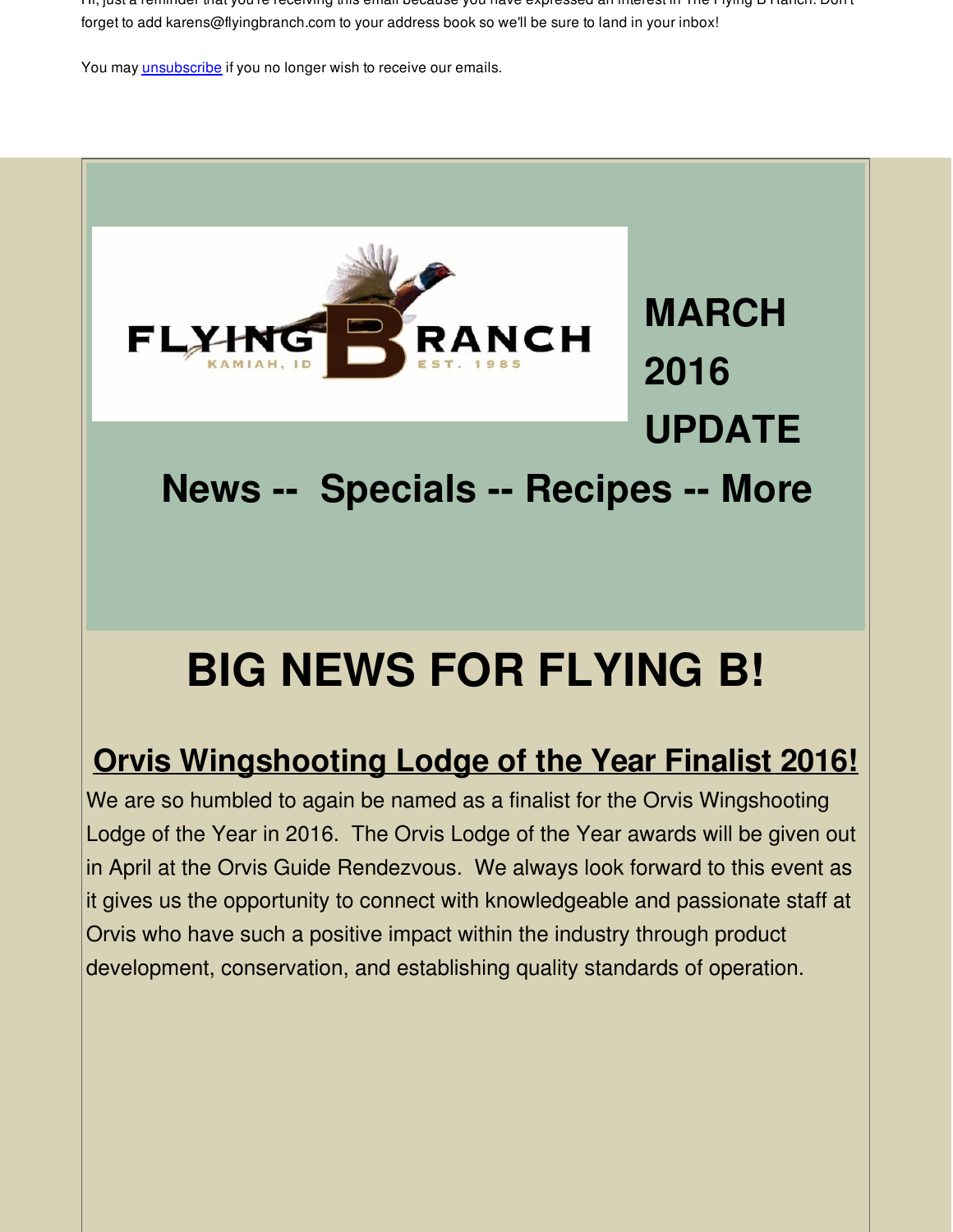

*Above Right: GSP on point overlooking Lawyers Canyon on Flying B Ranch, photo by Terry Allen.* It has only been since 2013 that Orvis has been recognizing the Finalists for the Lodge of the Year awards, and we have been named as one every year since then, including being named the Orvis Wingshooting Lodge of the Year in 2014. No matter the outcome of this year's award announcement, we can't help but feel as though we are already winners. To be named a finalist for the last 4 years running says that we are providing exceptional hunting experiences to our guests, not just one year, but every year. Considering the well-respected, high quality operations that exist, that is an honor in itself. Click [here](http://r20.rs6.net/tn.jsp?f=001etiRem_OjM9InUMSAqyI7t6IgBGIq2CfLRMZQpowdBBFZPhxF7NvrEwIyjavhVQmj6CYi-onjYml4l6M3-N5-gFOvHhr2U0T-OBn9cKtD_jnvJ1YXvS0WPcCN6AWDEKzGpZ67Xx2JZk72nUTjzd3onhUgo6UnqkqV1QvxXV-rABBeu4HFN9RHCPKSfy50avMsfTv33RwutHZTTXooC66JP1mnpyUuwA1WE9y0xGymGWHR-sVZQWeX77Fd-KHxwzkMCenUF6PhcNFUEq8zFAs9A==&c=&ch=) to view all the Orvis Endorsed Award Nominees.

What is the key to this success? It is first asking our quests to complete the Orvis independent survey, and secondly, implementing the suggestions of our guests. We read every survey in its entirety; most are read by 6 or more staff members, each looking for honest feedback on their areas of work. We take all comments seriously, meaning that we maintain the things guests love and improve the things they don't. The Flying B Ranch is led by an experienced, passionate group of people that work by the standard that "good" is never good enough. Thank you to all of our guests for continuing to talk with us, challenge us, and share in these hunting and fishing traditions that are so essential to all of us.

# **Bear Hunt Special!**

**----------------------------------------------------------**

If getting a nice black bear is on your bucket list, then we have the best deal to check that box. We are offering a 15% discounted special rate on these bear hunt dates:

Sunday June 12 Arrival, Hunt 13,14,15,16,17, Saturday June 18 Departure Sunday, June 19 Arrival, Hunt 20,21,22,23,24, Saturday June 25 Departure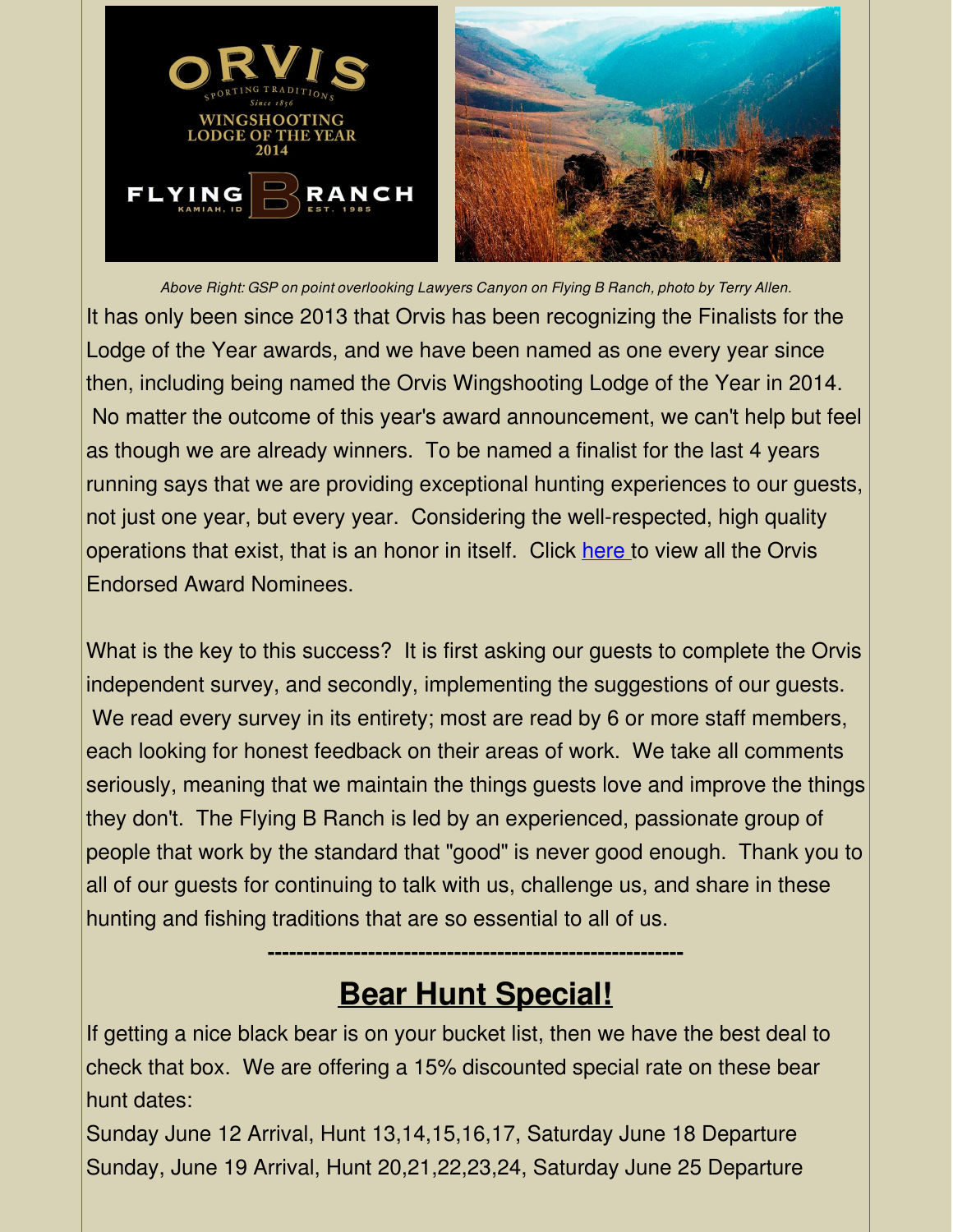SPECIAL RATES: \$3,825 (2x1 guiding) or \$4,675 (1x1 guiding) per adult. Add a youth hunter at a 1/2 price rate of just \$2,250. Learn more about our bear [hunts.](http://r20.rs6.net/tn.jsp?f=001etiRem_OjM9InUMSAqyI7t6IgBGIq2CfLRMZQpowdBBFZPhxF7NvrEwIyjavhVQmTSVkB_Q621xkM4JbDXxMAChmUa1xK-vGH10vMDdHFL_I6Jln6TOoV7K8qs0TcndNOmJq3ixrYrFiN16gErXyhTy7-3CEpPiQ_S0tooFMXpWPCeg0GYrxYBoIDwHqjjQSQIeuIS9ycEg=&c=&ch=)



*Left: Jessica's cinnamon phased bear taken high up on the mountain.* Right: A cinnamon bear with distinct white blaze on its chest, captured on a trail camera in the 2015 bear season.

These 5 day bear hunt packages are a great hunting opportunity for friends, families, or individuals with 80% success and over 30% color phase bears (brown, cinnamon, blonde). To top it all off, an adult non-resident can get 2 overthe-counter tags at a reduced rate of only \$41.75. per tag. There are some other dates available, but spots are limited so please email jeremis@flyingbranch.com or call us toll free at 800-472-1945.

## **2016 Shooting [Sportsman](http://r20.rs6.net/tn.jsp?f=001etiRem_OjM9InUMSAqyI7t6IgBGIq2CfLRMZQpowdBBFZPhxF7NvrEwIyjavhVQmTT9xNjKQnzxeqZ0FHGTp3YQ71JDJl8t36bH_PenwQ1fgN5JnbsVFzUSSvkrO2HyflG_F6GdPWT9xsAIR7Hzxz_Esg8X4PAY9blGkNPMvzT2WDmgwsgGyYuqdSTWd0JhiKuLnq7LmVE4GnZgcJlyWdA==&c=&ch=) Readers & Writers Hunt**

**------------------------------------------------------------**

We are honored to be named as 1 of only 4 locations to host Shooting Sportsman's prestigious Readers & Writers Hunts in 2016. This December 3rd through 7th, we will be welcoming Bruce Buck (Contributing Editor) of Shooting Sportsman to host this exciting hunt for avid hunters and fans of the Shooting Sportsman publication. This hunt will feature all of the same first class inclusions as all of our Flying B Ranch wingshooting packages, meaning that if you need it... it's included with no hidden fees or extras at check-out. We give you upfront pricing with clearly defined features and surprise you onsite only with hunting and service that far exceeds the expectations of even the most well-traveled and discerning wingshooters.

This is what Shooting Sportsman has to say about us:

*"Our prior hunt at this lodge ranks as one of the all-time best in Reader & Writer history. Big bags of pheasants, quail, chukar and partridge are the daily norm at*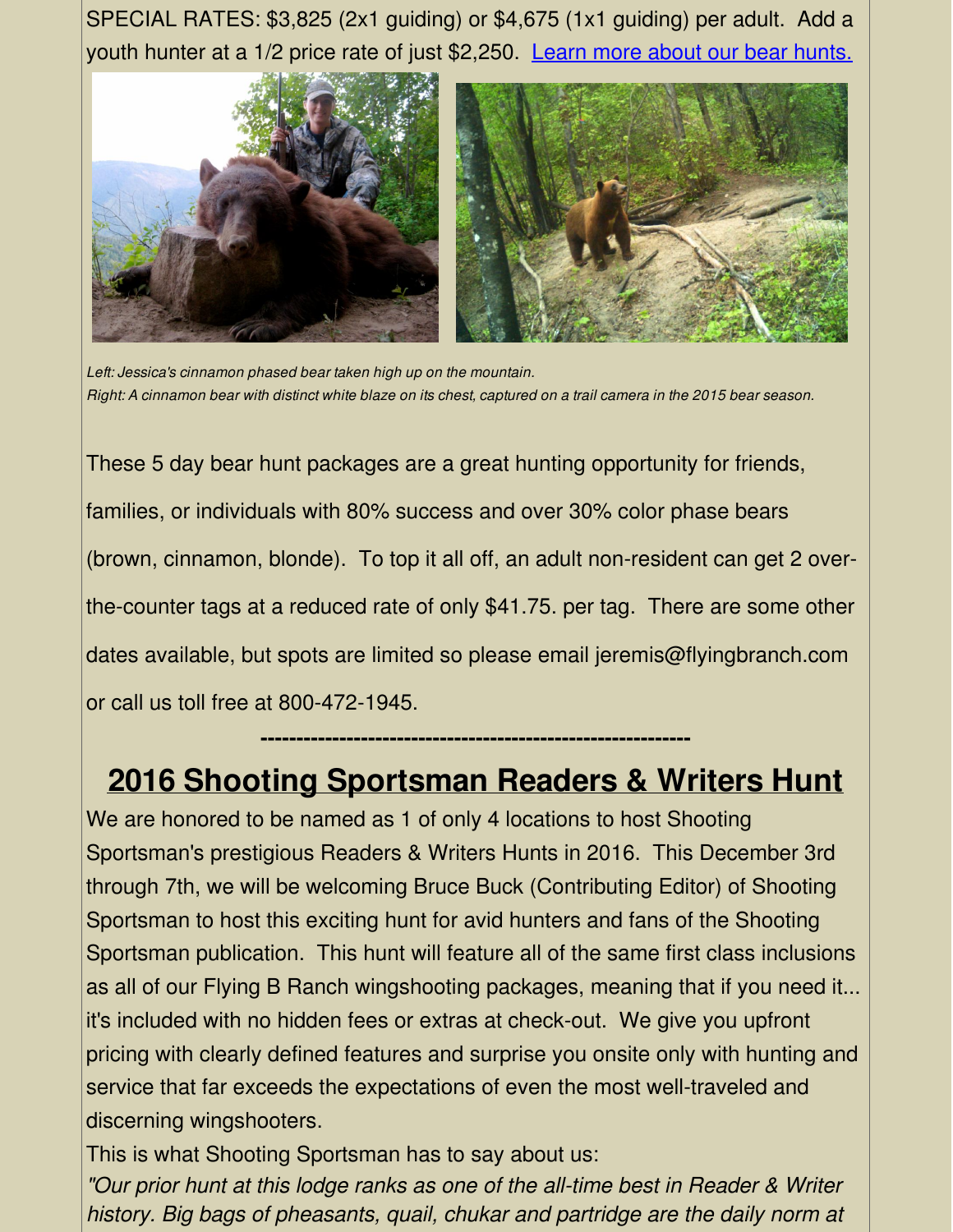*Flying B. The wide array of habitat can accommodate practically any physical ability. The meals and lodging rate among the finest in the country. Few lodges have received greater acclaim over the past several decades, and it's easy to see why." (source shootingsportsman.com)*

View our listing on the Shooting Sportsman website by clicking [here](http://r20.rs6.net/tn.jsp?f=001etiRem_OjM9InUMSAqyI7t6IgBGIq2CfLRMZQpowdBBFZPhxF7NvrEwIyjavhVQmTT9xNjKQnzxeqZ0FHGTp3YQ71JDJl8t36bH_PenwQ1fgN5JnbsVFzUSSvkrO2HyflG_F6GdPWT9xsAIR7Hzxz_Esg8X4PAY9blGkNPMvzT2WDmgwsgGyYuqdSTWd0JhiKuLnq7LmVE4GnZgcJlyWdA==&c=&ch=).

For more information on Readers & Writers Hunts contact: Thierry Bombeke, Associate Editor & Director of Wingshooting at Shooting Sportsman, tbombeke@shootingsportsman.com or 207-594-9544

#### ---------------------------------------------------------- **Banana Brown Butter Tart Recipe**



*A slice of banana brown butter tart from the Flying B kitchen. Photo by Ryan Nelson*

Chef Ryan enjoys serving up Banana Brown Butter Tart to our guests in the lodge. It has quickly become a favorite among guests (you can tell because there are never any left-over slices). Click [here](http://r20.rs6.net/tn.jsp?f=001etiRem_OjM9InUMSAqyI7t6IgBGIq2CfLRMZQpowdBBFZPhxF7NvrNAUBSObR2IlJHqrbsAPyOmoQr1yEGrrpRvTE9D6CaR5tJtCAmrVY-ifvQdQtrU9kPlzZfL_Gt-bsFoFn0L6f94DOhNbV0Ab7R3Xwg8D6Wt9OBWkr9olWDkKDX_L0v0nkGcdKqexaaxDEH-DFMYeNPZ-zrEC-KxE7433sRYndJcgUCS3nzp1VMap-BxElHTSGA==&c=&ch=) for the complete recipe. Check out our Flying B Ranch original recipes on our website by clicking [here.](http://r20.rs6.net/tn.jsp?f=001etiRem_OjM9InUMSAqyI7t6IgBGIq2CfLRMZQpowdBBFZPhxF7NvrEwIyjavhVQmOOC3eh-jXYdpY4XOQ_MF6vcC7WKmmVRpM1jj19z2i0h-jbQcyPu4BehFFZ9lc93OS6tRDwnDCjILzukPxQWbvYbMAgpJS1Yfq0LRjhuBGOhkjb-UpHrW8uq8SzMPg2heW-mQWsWNzbU=&c=&ch=)

### **CHECK US OUT ON INSTAGRAM!**

**------------------------------------------------------**

**The Flying B Ranch now has an Instagram page! We have created a photostream that includes photos that reflect the Flying B Ranch experience... it's an accumulation of the place, the adventure, the community, and the outdoor sporting lifestyle. Follow [flyingbranch](http://r20.rs6.net/tn.jsp?f=001etiRem_OjM9InUMSAqyI7t6IgBGIq2CfLRMZQpowdBBFZPhxF7NvrEwIyjavhVQmj-UFnr4mkXbPKY76WoBc1IPgYAq--77FCmr6Q5i2dQZx7kZtTqA0dnfZ1GYx18-EeUIBNjD-oMNrQiaiFhdWtXnOmTrmrlp_kanMgA4xER_EMl7NtsGEzlzJ2DVAvtiz&c=&ch=) and let us be your mental vacation destination on Instagram.**